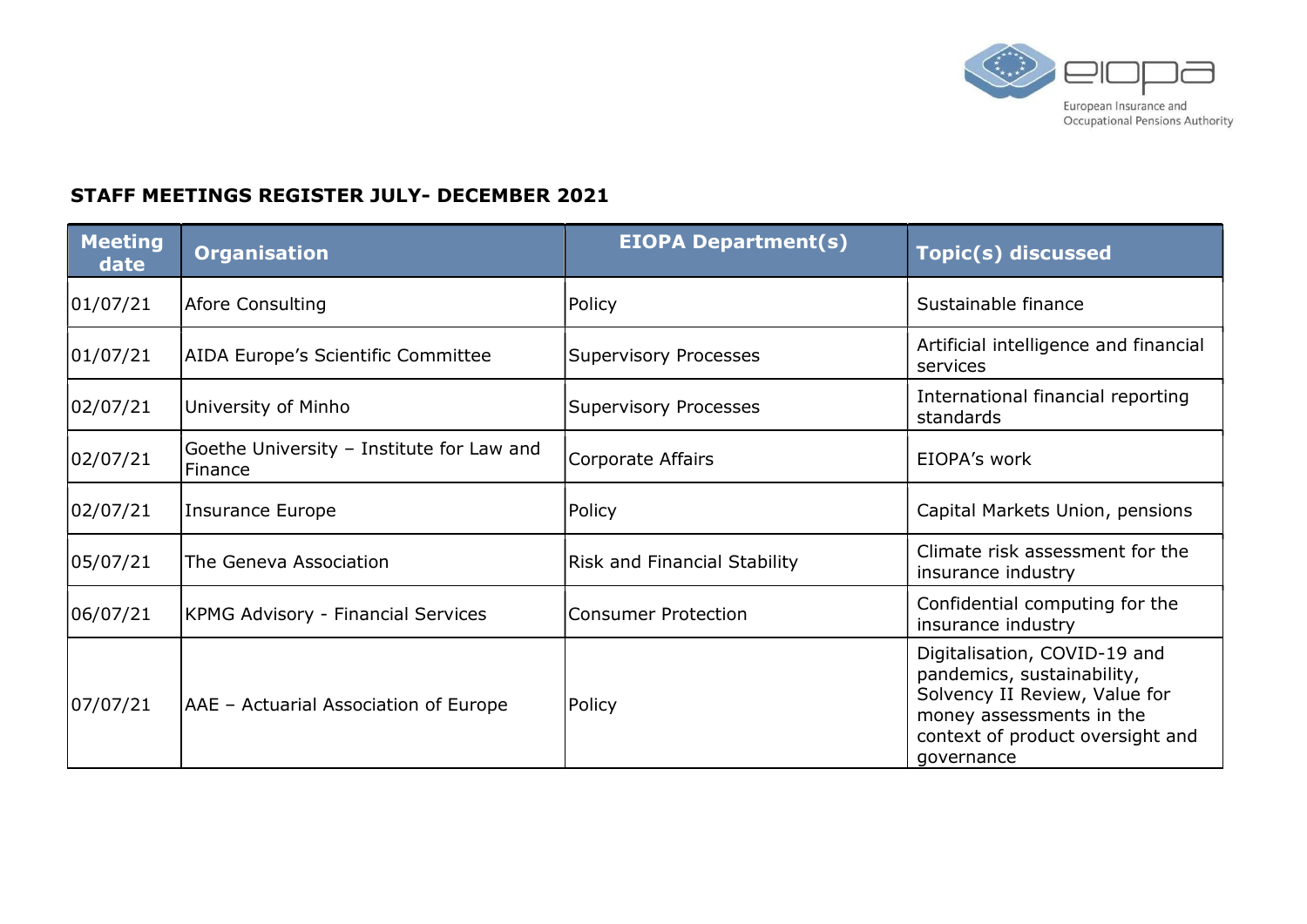| 08/07/21   | University of Minho                                                       | <b>Supervisory Processes</b> | International financial reporting<br>standards                                                     |
|------------|---------------------------------------------------------------------------|------------------------------|----------------------------------------------------------------------------------------------------|
| 15/07/21   | Florence School of Banking and Finance                                    | Risk and Financial Stability | Demography, inequality and<br>inflation                                                            |
| 16/07/21   | ASF Portugal - Autoridade de Supervisão<br>de Seguros e Fundos de Pensoes | <b>Supervisory Processes</b> | RegTech/SupTech                                                                                    |
| 16/07/21   | Kantar                                                                    | <b>Consumer Protection</b>   | Retail investment                                                                                  |
| 29/07/21   | PIMFA and BIPAR - The European<br>Federation of Insurance Intermediaries  | <b>Consumer Protection</b>   | Advisors certification, Sustainable<br>Finance Disclosure Regulation<br>(SFDR)                     |
| 04/08/21   | II Sole 24 Ore                                                            | <b>Corporate Affairs</b>     | Europe and young people                                                                            |
| 13/08/21   | GDV - Gesamtverband der Deutschen<br>Versicherungswirtschaft e. V.        | Policy                       | <b>Impact Underwriting</b>                                                                         |
| 24/08/21   | <b>VERS Leipzig</b>                                                       | Policy                       | Introduction                                                                                       |
| 01/09/21   | Copenhagen Business School                                                | Policy                       | Interest rates                                                                                     |
| 01/09/21   | lAIG                                                                      | Policy                       | Report on underwriting                                                                             |
|            | 02/09/2021 Informa Connect                                                | <b>Supervisory Processes</b> | EIOPA's work on cyber<br>underwriting and cyber resilience                                         |
| 02/09/2021 | <b>HANFA - Croatian Financial Services</b><br><b>Supervisory Agency</b>   | Policy                       | <b>Environmental Social Governance</b><br>(ESS)                                                    |
|            | 07/09/2021 Insurance Insider Reconnect                                    | Policy                       | Reinsurers pivotal role to play in<br>steering the Environmental Social<br>Governance (ESG) agenda |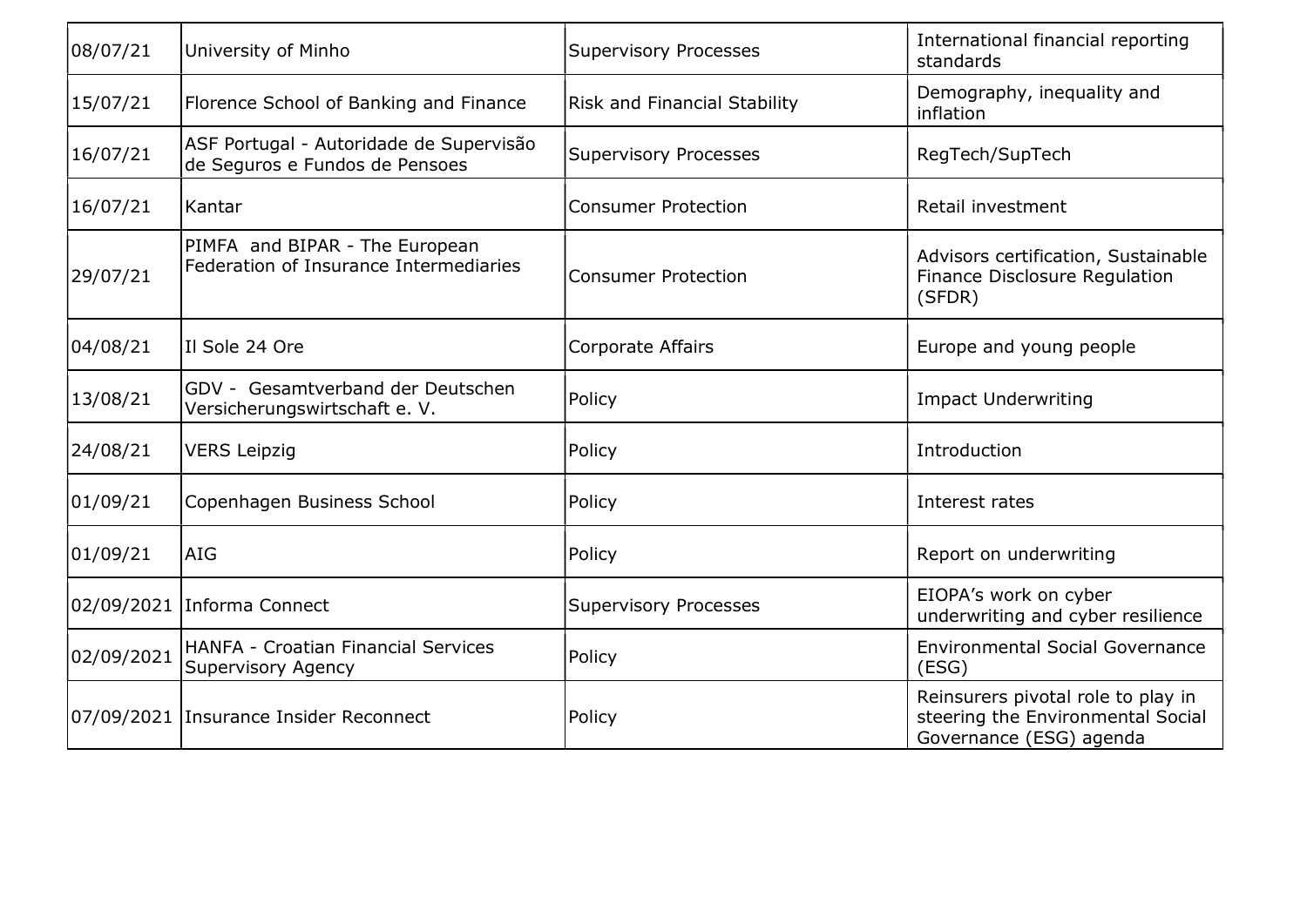|                        | 07/09/2021 Informa Connect                                     | <b>Risk and Financial Stability</b> | <b>Environmental Social Governance</b><br>(ESG) Regulation, data and<br>reporting in financial services |
|------------------------|----------------------------------------------------------------|-------------------------------------|---------------------------------------------------------------------------------------------------------|
| 08/09/2021 Eurofi      |                                                                | <b>Supervisory Processes</b>        | Digital operational resilience and<br>cyber-resilience: are EU proposals<br>sufficient?                 |
|                        | 13/09/2021   EBA - European Banking Authority                  | <b>Supervisory Processes</b>        | EIOPA's SupTech strategy                                                                                |
| 17/09/2021   MetLife   |                                                                | <b>Risk and Financial Stability</b> | <b>EIOPA</b> activities                                                                                 |
| 23/09/2021 Willis Re   |                                                                | Oversight                           | Emerging risk                                                                                           |
|                        | 28/09/2021   Vanguard Asset Management                         | <b>Consumer Protection</b>          | Conduct of business                                                                                     |
|                        | 29/09/2021 Society of Actuaries in Ireland                     | <b>Consumer Protection</b>          | Artificial intelligence                                                                                 |
| 01/10/2021             | BIPAR - The European Federation of<br>Insurance Intermediaries | <b>Consumer Protection</b>          | Sustainable finance                                                                                     |
| 01/10/2021   WSD Group |                                                                | <b>Consumer Protection</b>          | Regulatory data                                                                                         |
|                        | 05/10/2021 Hannover Re                                         | Oversight                           | Internal models                                                                                         |
|                        | 05/10/2021   Versicherungsforen Leipzig GmbH                   | <b>Supervisory Processes</b>        | Solvency II reporting<br>requirements                                                                   |
| 05/10/2021 LF Gruppe   |                                                                | <b>Supervisory Processes</b>        | Reporting and disclosure under<br>Solvency II                                                           |
| 06/10/2021 L'Agefi     |                                                                | Policy                              | Solvency II                                                                                             |
|                        | 07/10/2021   Pensions-Akademie e.V.                            | Policy                              | IORP stress testing                                                                                     |
|                        |                                                                |                                     |                                                                                                         |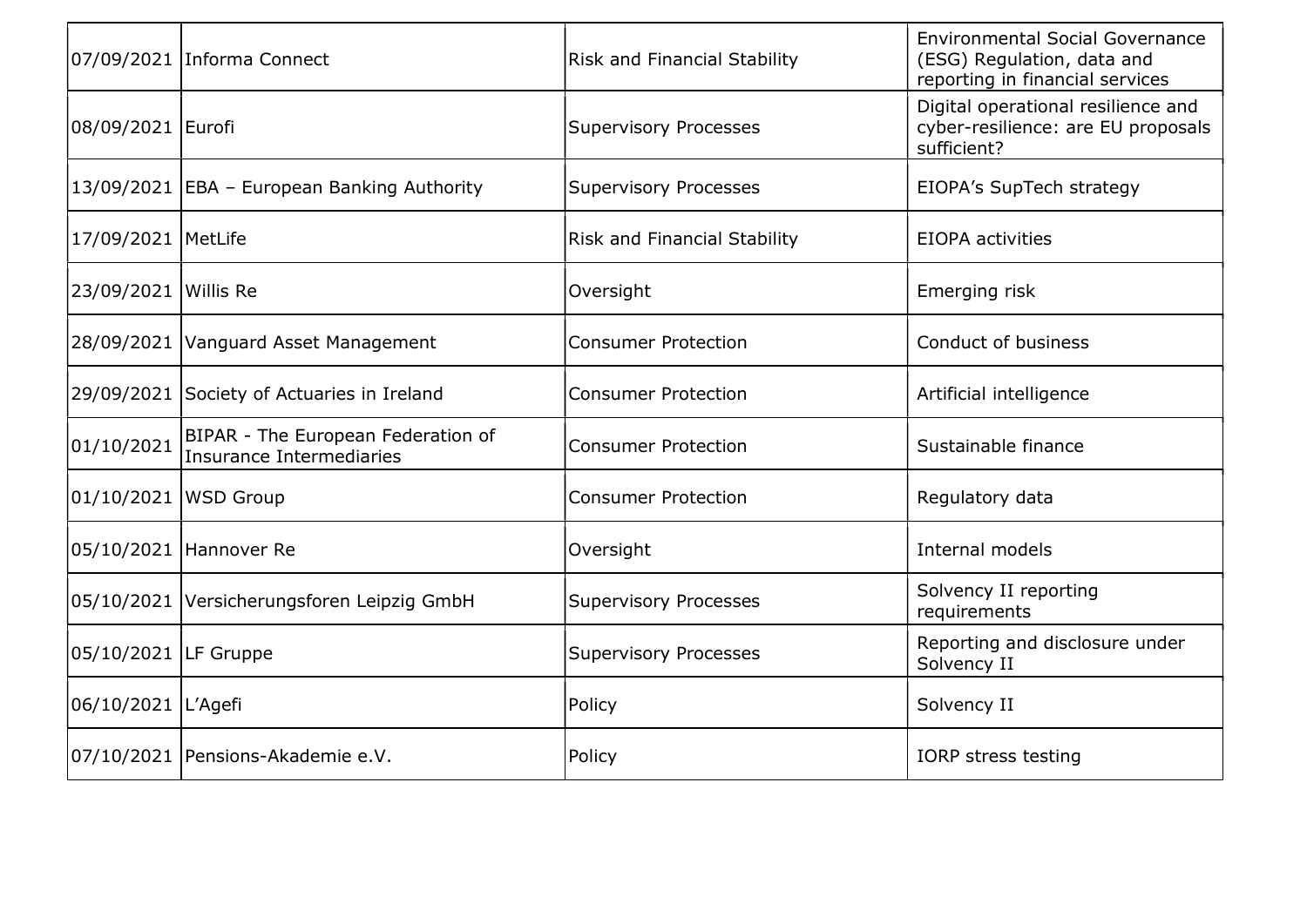| 07/10/2021           | GDV - Der Gesamtverband der Deutschen<br>Versicherungswirtschaft, German<br><b>Insurance Association</b> | <b>Risk and Financial Stability</b> | Solvency II, financial stability                                                               |
|----------------------|----------------------------------------------------------------------------------------------------------|-------------------------------------|------------------------------------------------------------------------------------------------|
| 11/10/2021           | FIAR - the International Insurance -<br>Reinsurance Forum                                                | Risk and Financial Stability        | Solvency II                                                                                    |
| 12/10/2021           | GARP - Global Association of Risk<br>Professionals                                                       | Oversight                           | Risk management and internal<br>models                                                         |
| 12/10/21             | Zurich Insurance Company                                                                                 | Policy                              | Pensions                                                                                       |
|                      | 14/10/2021 AIDA Europe's Scientific Committee                                                            | Supervisory Processes               | Solvency II                                                                                    |
| 15/10/21             | AAE - Actuarial Association of Europe                                                                    | Policy                              | Regular updates                                                                                |
| 18/10/21             | <b>Insurance Asset Risks</b>                                                                             | Policy                              | Solvency II, Libor                                                                             |
| 19/10/2021 Regnology |                                                                                                          | <b>Supervisory Processes</b>        | XBRL test data                                                                                 |
|                      | 19/10/2021 Insurance ERM                                                                                 | Policy                              | Regulatory initiatives                                                                         |
| 22/10/2021           | OECD - Organisation for Economic Co-<br>operation and Development                                        | <b>Consumer Protection</b>          | The role of insurance regulators to<br>promote consumer protection and<br>inclusion            |
| 22/10/21             | <b>APG</b>                                                                                               | Policy                              | Pension Dashboard                                                                              |
| 25/10/21             | AAE - Actuarial Association of Europe                                                                    | Risk and Financial Stability        | Macro-prudential topics and<br>systemic risk                                                   |
| 27/10/21             | DUV - Deutscher Unternehmensverband<br>Vermögensberatung e.V.                                            | <b>Consumer Protection</b>          | Where is conduct regulation<br>going? Perspectives in the<br>European supervisory architecture |
| 28/10/21             | ERA - Academy of European Law                                                                            | Policy                              | Solvency II                                                                                    |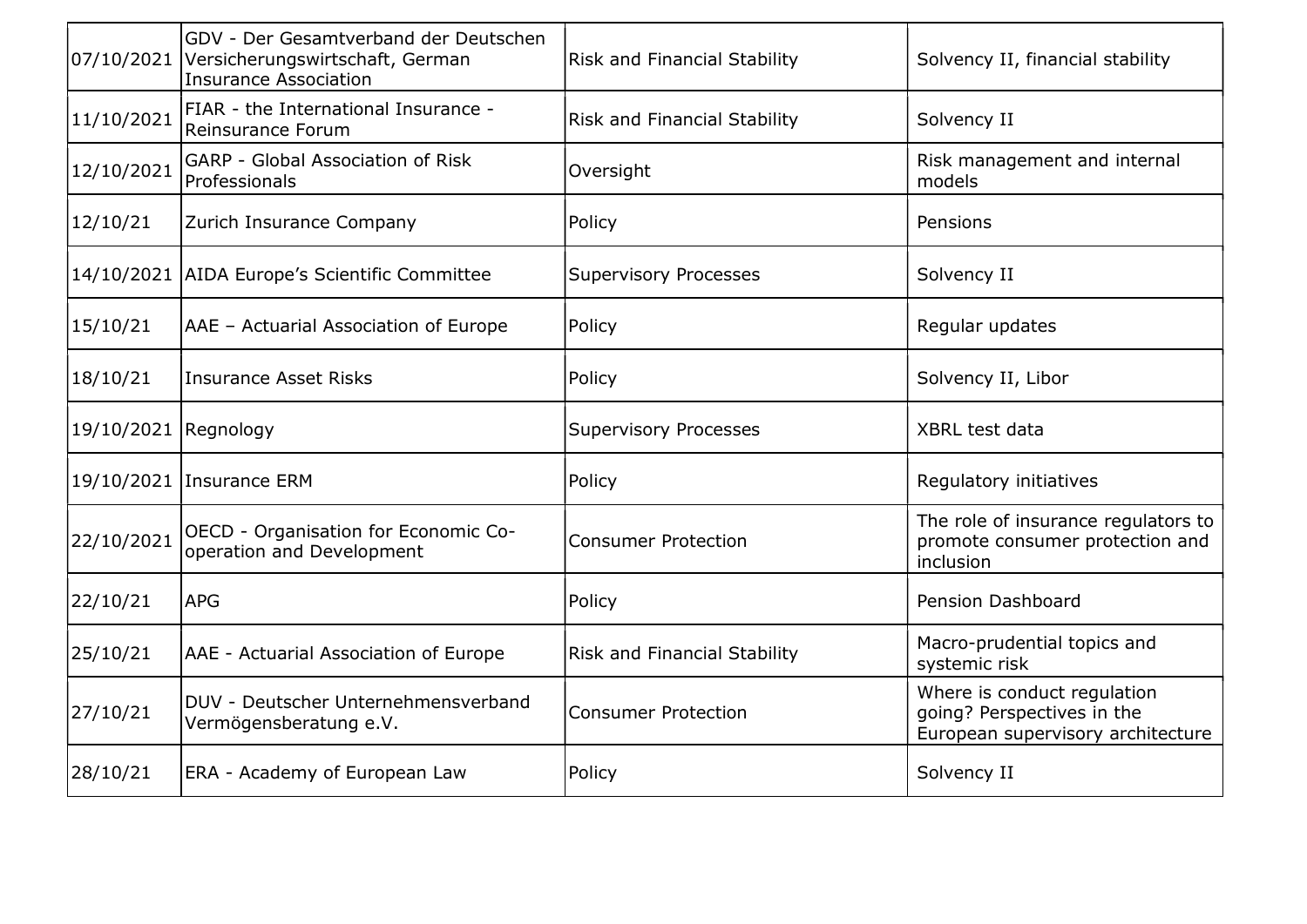| 29/10/21        | ERA - Academy of European Law                                     | <b>Consumer Protection</b>                                       | Sustainable finance, consumer<br>protection issues                                                |
|-----------------|-------------------------------------------------------------------|------------------------------------------------------------------|---------------------------------------------------------------------------------------------------|
| 29/10/21        | PensioenFederatie and APG                                         | <b>Consumer Protection</b>                                       | Sustainable Finance Disclosure<br><b>Regulation (SFDR)</b>                                        |
| 29/10/21        | Abliways                                                          | Policy                                                           | Supplementary pensions                                                                            |
| 03/11/21        | Porasto                                                           | <b>Consumer Protection</b>                                       | Ethical issues concerning Open<br>Insurance                                                       |
| 05/11/21        | <b>Cumberland Lodge Financial Services</b>                        | Oversight                                                        | Financial services in a post-COVID<br>world                                                       |
| 08-<br>09/11/21 | Arbeitskreis Beratungsprozesse                                    | <b>Consumer Protection</b>                                       | Dynamic pricing                                                                                   |
| 09/11/21        | European Captive Insurance and<br>Reinsurance Owners' Association | <b>Supervisory Processes</b>                                     | Solvency II and international<br>insurance products                                               |
| 09/11/21        | European Parliament                                               | Risk and Financial Stability                                     | Artificial intelligence and climate<br>risks                                                      |
| 10/11/21        | AmCham - American Chamber of<br>Commerce in Germany               | Risks and Financial Stability,<br>Consumer Protection and Policy | Insurance/Solvency II, pensions,<br>financial stability                                           |
| 15/11/21        | <b>Insurance Europe</b>                                           | <b>Consumer Protection</b>                                       | Sustainable Finance Disclosure<br>Regulation                                                      |
| 16/11/21        | DNB - De Nederlandsche Bank                                       | Policy                                                           | Sustainable finance with focus on<br>the climate change                                           |
| 17/11/21        | BVI - Der deutsche Fondsverband                                   | <b>Consumer Protection</b>                                       | Retail investor protection                                                                        |
| 20/11/21        | ASEAN insurance regulators & AITRI                                | <b>Supervisory Processes</b>                                     | RegTech training                                                                                  |
| 25/11/21        | Australian Sustainable Finance Institute                          | Policy                                                           | The EU and Australian prudential<br>regulatory practice, reporting and<br>disclosure requirements |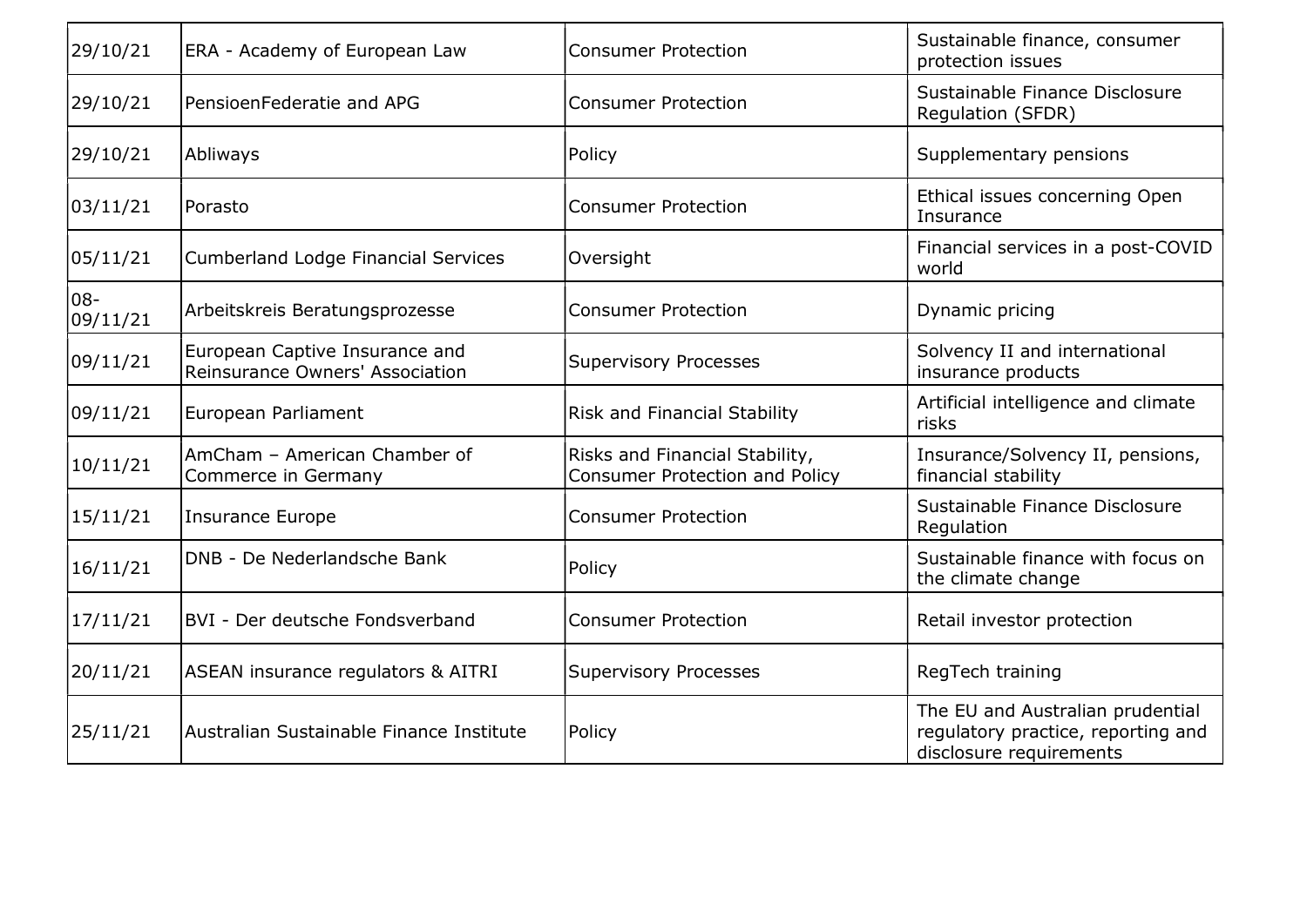| 26/11/21 | GDV - Der Gesamtverband der Deutschen<br>Versicherungswirtschaft, German<br><b>Insurance Association</b> | <b>Consumer Protection</b>   | <b>Disclosure</b>                                                                                |
|----------|----------------------------------------------------------------------------------------------------------|------------------------------|--------------------------------------------------------------------------------------------------|
| 29/11/21 | <b>Better Finance</b>                                                                                    | Policy                       | How do I get value for money?                                                                    |
| 29/11/21 | Insurance Europe and Pensions Europe                                                                     | Policy                       | The future of pensions in Europe<br>and the need for people to save<br>for retirement            |
| 30/11/21 | ASEAN - the Association of Southeast<br><b>Asian Nations &amp; AITRI</b>                                 | <b>Supervisory Processes</b> | SupTech                                                                                          |
| 01/12/21 | ECIIA - European Confederation of<br><b>Institutes of Internal Auditing</b><br><b>Insurance Forum</b>    | Supervisory Processes        | Challenges and opportunities for<br>internal auditors                                            |
| 01/12/21 | ROC - Regulatory Oversight Committee                                                                     | Supervisory Processes        | Legal Entity Identifier (LEI)                                                                    |
| 01/12/21 | German Sustainability Network                                                                            | Policy                       | EIOPA's perspectives and strategic<br>thoughts concerning sustainability                         |
| 01/12/21 | <b>Insurance Europe</b>                                                                                  | Policy                       | Pension pots and how to fill them                                                                |
| 01/12/21 | Pensions Europe                                                                                          | Policy                       | Pension Tracking Services and<br>Dashboard                                                       |
| 03/12/21 | <b>Insurance Europe</b>                                                                                  | <b>Consumer Protection</b>   | Retail investor protection                                                                       |
| 03/12/21 | The Geneva Association                                                                                   | <b>Consumer Protection</b>   | The role of data in health and life<br>insurance from a commercial and<br>regulatory perspective |
| 03/12/21 | VBL - Supplementary Pension Institution of<br>the German Federation and the States                       | Policy                       | EIOPA's technical advice regarding<br>the role and scope of Pension<br><b>Tracking Systems</b>   |
| 07/12/21 | <b>EDHEC Business School</b>                                                                             | Policy                       | The need for good data to create<br>a truly global asset class                                   |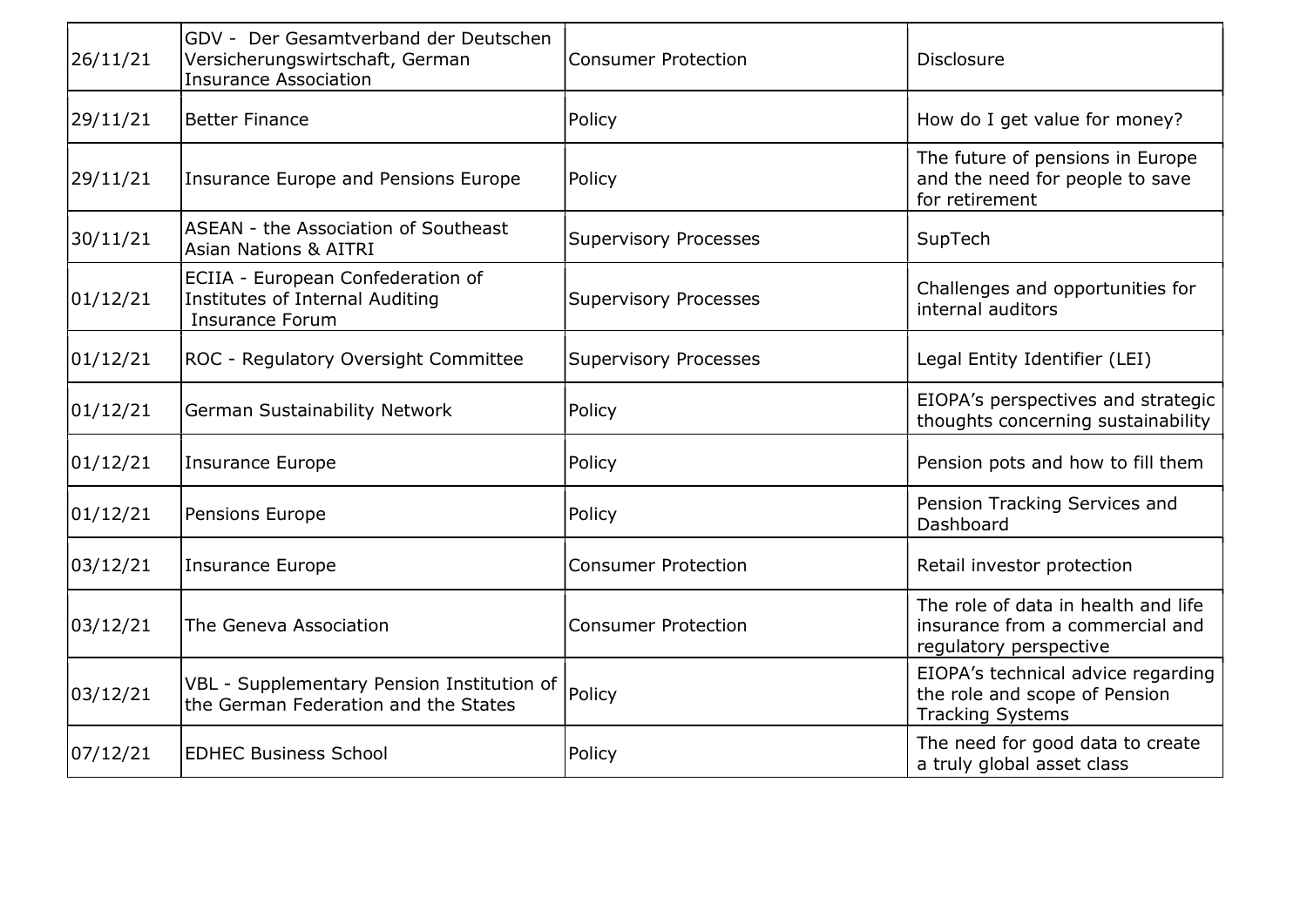| 07/12/21 | Universidad Carlos III de Madrid                                                      | Oversight                           | General topics                                                                                 |
|----------|---------------------------------------------------------------------------------------|-------------------------------------|------------------------------------------------------------------------------------------------|
| 08/12/21 | Insurance Europe                                                                      | <b>Supervisory Processes</b>        | <b>Implementing Technical</b><br>Standards on reporting and<br>disclosure                      |
| 08/12/21 | <b>Insurance Europe</b>                                                               | Policy                              | <b>Insurance Capital Standards</b>                                                             |
| 09/12/21 | Universitat de Barcelona                                                              | Oversight                           | Introduction of Solvency II<br>regulation and examples of<br>proposed changes                  |
| 09/12/21 | ERA - Academy of European Law                                                         | <b>Supervisory Processes</b>        | EU Financial Regulation and<br>Supervision                                                     |
| 09/12/21 | AMICE - The Association of Mutual<br>Insurers and Insurance Cooperatives in<br>Europe | Oversight                           | EIOPA regulation and<br>proportionality                                                        |
| 10/12/21 | KU Leuven - Jan Ronse Institute for<br>Corporate and Financial Law                    | <b>Consumer Protection</b>          | Regulation of insurance-based<br>investment products, the Retail<br><b>Investment Strategy</b> |
| 10/12/21 | Pensions Europe                                                                       | Policy                              | Pension Tracking System and<br>Dashboard                                                       |
| 10/12/21 | OECD - Organisation for Economic Co-<br>operation and Development                     | Policy                              | Climate change                                                                                 |
| 14/12/21 | UNESPA - Spanish insurance industry<br>association                                    | <b>Risk and Financial Stability</b> | Proposal for the Recovery and the<br><b>Resolution Directive</b>                               |
| 14/12/21 | University of Piraeus - Department of<br>Banking and Financial Management             | Policy                              | Occupational pensions: Track<br>record and developments                                        |
| 15/12/21 | IFFR - Institute of Finance and Financial<br>Regulation                               | Policy                              | Asset management for<br>occupational pensions                                                  |
| 15/12/21 | <b>Fidelity International</b>                                                         | Policy                              | Occupational and personal<br>pension policy in Europe                                          |